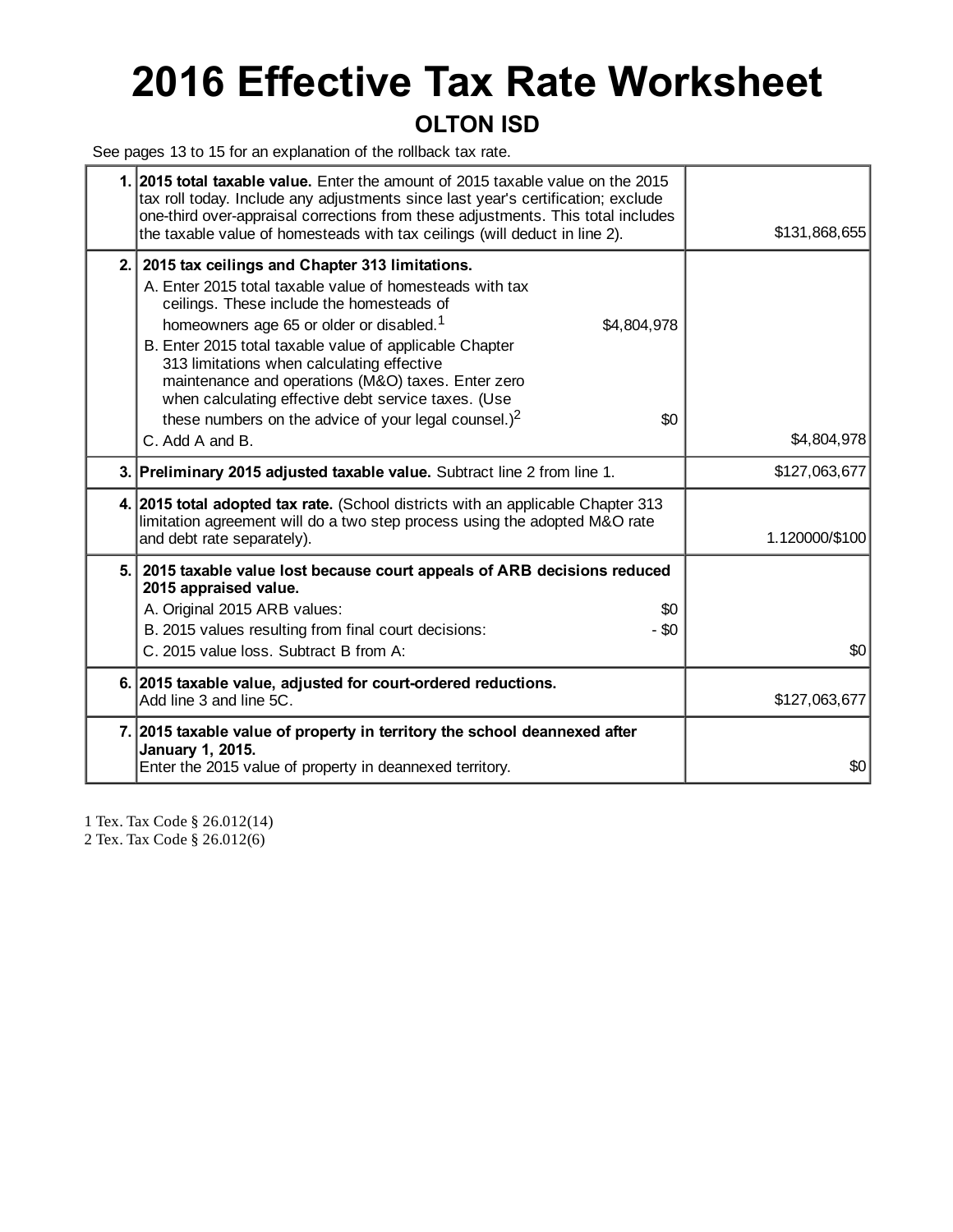## **2016 Effective Tax Rate Worksheet (continued) OLTON ISD**

| 8.1 | 2015 taxable value lost because property first qualified for an exemption<br>in 2016. Note that lowering the amount or percentage of an existing exemption<br>does not create a new exemption or reduce taxable value. If the school district<br>increased an original exemption, use the difference between the original<br>exempted amount and the increased exempted amount. Do not include value<br>lost due to freeport, "goods-in-transit" exemptions.<br>\$0<br>A. Absolute exemptions. Use 2015 market value: |               |
|-----|-----------------------------------------------------------------------------------------------------------------------------------------------------------------------------------------------------------------------------------------------------------------------------------------------------------------------------------------------------------------------------------------------------------------------------------------------------------------------------------------------------------------------|---------------|
|     | B. Partial exemptions. 2016 exemption amount, or<br>$+$ \$238,540<br>2016 percentage exemption times 2015 value:<br>C. Value loss. Total of A and B:                                                                                                                                                                                                                                                                                                                                                                  | \$238,540     |
| 9.  | 2015 taxable value lost because property first qualified for agricultural<br>appraisal (1-d or 1-d-1), timber appraisal, recreational/scenic appraisal or<br>public access airport special appraisal in 2016. Use only those properties<br>that first qualified in 2016; do not use properties that qualified in 2015.<br>A. 2015 market value:<br>\$317,560<br>$-$ \$92,120<br>B. 2016 productivity or special appraised value:<br>C. Value loss. Subtract B from A:                                                 | \$225,440     |
|     | 10. Total adjustments for lost value. Add lines 7, 8C, and 9C.                                                                                                                                                                                                                                                                                                                                                                                                                                                        | \$463,980     |
|     | 11. 2015 adjusted taxable value. Subtract line 10 from line 6.                                                                                                                                                                                                                                                                                                                                                                                                                                                        | \$126,599,697 |
|     | 12. Adjusted 2015 taxes. Multiply line 4 times line 11 and divide by \$100.                                                                                                                                                                                                                                                                                                                                                                                                                                           | \$1,417,916   |
|     | 13. Taxes refunded for years preceding tax year 2015: Enter the amount of taxes<br>refunded by the district for tax years preceding tax year 2015. Types of refunds<br>include court decisions, corrections and payment errors. Do not include refunds<br>for tax year 2015. This line applies only to tax years preceding tax year 2015.                                                                                                                                                                             | \$0           |
|     | 14. Adjusted 2015 taxes with refunds. Add lines 12 and 13.                                                                                                                                                                                                                                                                                                                                                                                                                                                            | \$1,417,916   |
|     | 15. Total 2016 taxable value on the 2016 certified appraisal roll today. This<br>value includes only certified values and includes the total taxable value<br>of homesteads with tax ceilings (will deduct in Line 17). These homesteads<br>include homeowners age 65 or older or disabled.                                                                                                                                                                                                                           |               |
|     | A. Certified values only: <sup>3</sup><br>\$129,263,913<br>B. Pollution control exemption: Deduct the value of<br>property exempted for the current tax year for the first<br>time as pollution control property:<br>$-$ \$0                                                                                                                                                                                                                                                                                          |               |
|     | C. Total 2016 value. Subtract B from A.                                                                                                                                                                                                                                                                                                                                                                                                                                                                               | \$129,263,913 |

3 Tex. Tax Code § 26.012(6)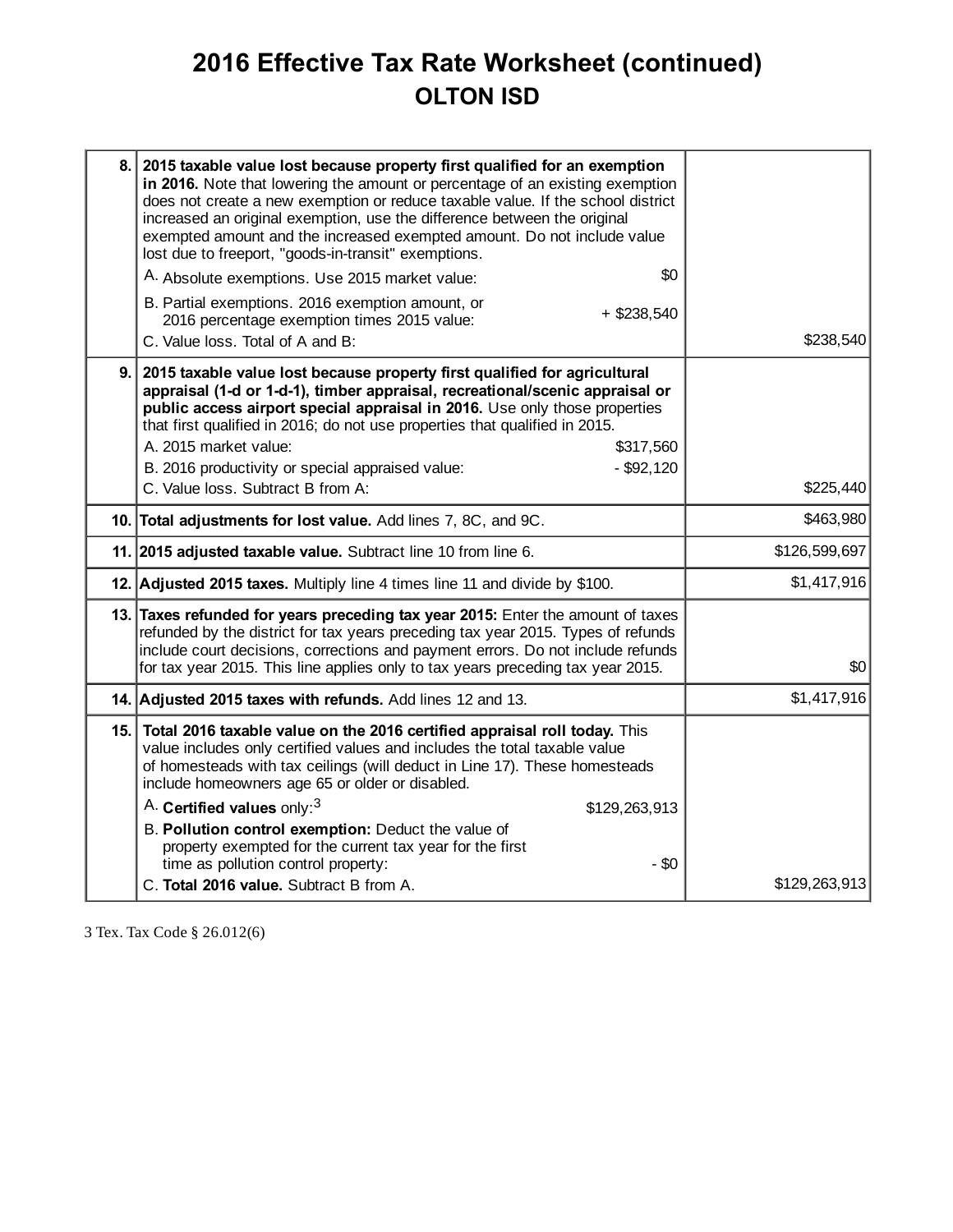## **2016 Effective Tax Rate Worksheet (continued) OLTON ISD**

| 16. | Total value of properties under protest or not included on certified<br>appraisal roll.<br>A. 2016 taxable value of properties under protest. The<br>chief appraiser certifies a list of properties still under<br>ARB protest. The list shows the district's value and<br>the taxpayer's claimed value, if any, or an estimate of<br>the value if the taxpayer wins. For each of the<br>properties under protest, use the lowest of these<br>values. Enter the total value.<br>B. 2016 value of properties not under protest or<br>included on certified appraisal roll. The chief<br>appraiser gives school districts a list of those taxable<br>properties that the chief appraiser knows about but<br>are not included at appraisal roll certification. These<br>properties also are not on the list of properties that are<br>still under protest. On this list of properties, the chief<br>appraiser includes the market value, appraised value,<br>and exemptions for the preceding year and a<br>reasonable estimate of the market value, appraised<br>value, and exemptions for the current year. Use the<br>lower market, appraised, or taxable value (as<br>appropriate). Enter the total value.<br>C. Total value under protest or not certified. Add A<br>and B. | \$0<br>\$0  | \$0         |
|-----|-------------------------------------------------------------------------------------------------------------------------------------------------------------------------------------------------------------------------------------------------------------------------------------------------------------------------------------------------------------------------------------------------------------------------------------------------------------------------------------------------------------------------------------------------------------------------------------------------------------------------------------------------------------------------------------------------------------------------------------------------------------------------------------------------------------------------------------------------------------------------------------------------------------------------------------------------------------------------------------------------------------------------------------------------------------------------------------------------------------------------------------------------------------------------------------------------------------------------------------------------------------------------------|-------------|-------------|
| 17. | 2016 tax ceilings and Chapter 313 limitations.<br>A. Enter 2016 total taxable value of homesteads with tax                                                                                                                                                                                                                                                                                                                                                                                                                                                                                                                                                                                                                                                                                                                                                                                                                                                                                                                                                                                                                                                                                                                                                                    |             |             |
|     | ceilings. These include the homesteads of<br>homeowners age 65 or older or disabled. <sup>4</sup><br>B. Enter 2016 total taxable value of applicable Chapter<br>313 limitations when calculating effective<br>maintenance and operations taxes. Enter zero when                                                                                                                                                                                                                                                                                                                                                                                                                                                                                                                                                                                                                                                                                                                                                                                                                                                                                                                                                                                                               | \$5,163,794 |             |
|     | calculating effective debt service taxes. (Use these<br>numbers on the advice of your legal counsel.) <sup>5</sup><br>C. Add A and B.                                                                                                                                                                                                                                                                                                                                                                                                                                                                                                                                                                                                                                                                                                                                                                                                                                                                                                                                                                                                                                                                                                                                         | \$0         | \$5,163,794 |

4 Tex. Tax Code § 26.012(6)(A)(i)

5 Tex. Tax Code § 26.012(6)(A)(ii)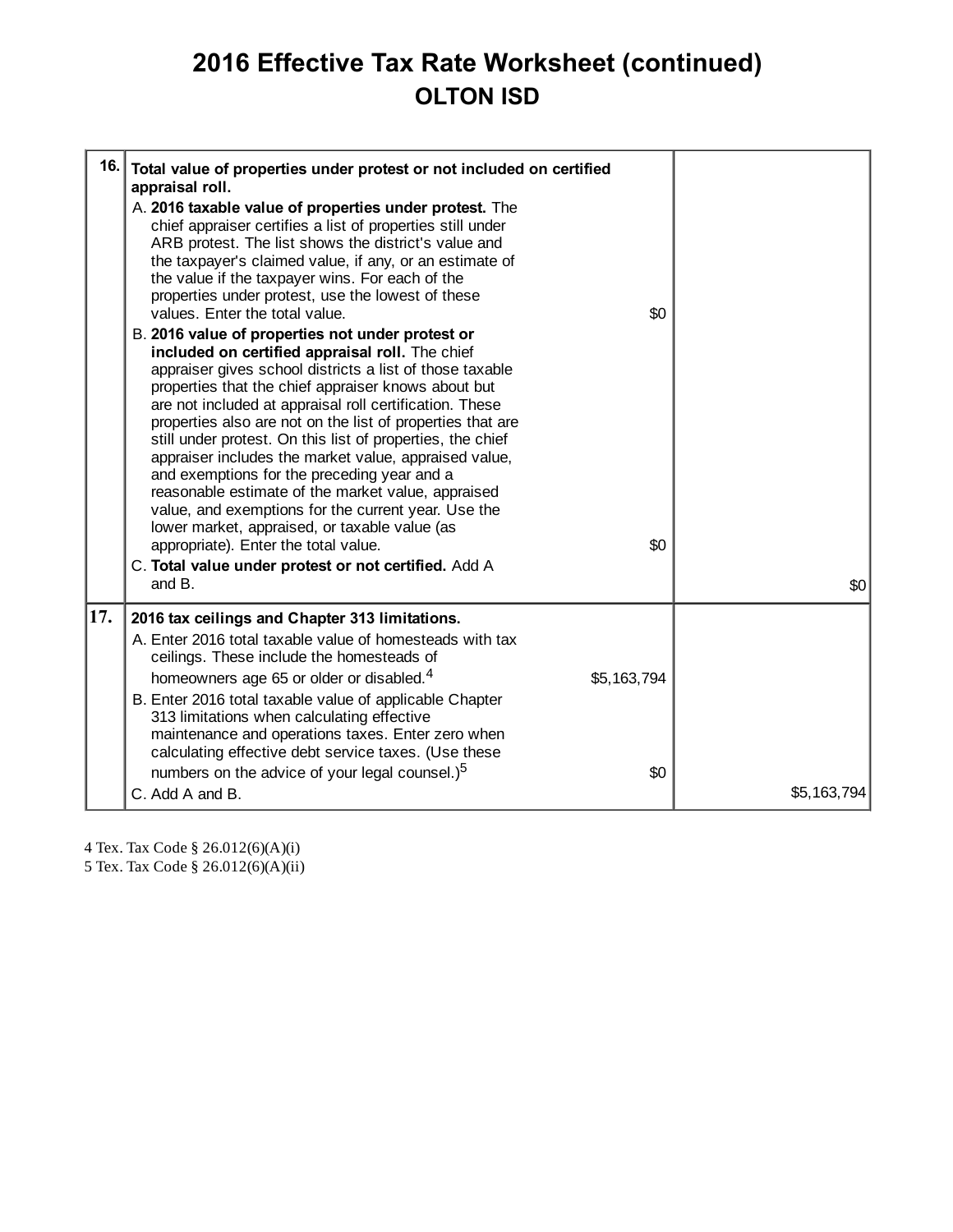## **2016 Effective Tax Rate Worksheet (concluded) OLTON ISD**

| 18. 2016 total taxable value. Add lines 15C and 16C. Subtract line 17.                                                                                                                                                                                                                                                                                                                                                         | \$124,100,119  |
|--------------------------------------------------------------------------------------------------------------------------------------------------------------------------------------------------------------------------------------------------------------------------------------------------------------------------------------------------------------------------------------------------------------------------------|----------------|
| 19. Total 2016 taxable value of properties in territory annexed after January 1,<br>2015. Include both real and personal property. Enter the 2016 value of property in<br>territory annexed by the school district.                                                                                                                                                                                                            | \$0            |
| 20. Total 2016 taxable value of new improvements and new personal property<br>located in new improvements. "New" means the item was not on the appraisal<br>roll in 2015. New additions to existing improvements may be included if the<br>appraised value can be determined. New personal property in a new<br>improvement must have been brought into the unit after January 1, 2015 and be<br>located in a new improvement. | \$773,023      |
| 21. Total adjustments to the 2016 taxable value. Add lines 19 and 20.                                                                                                                                                                                                                                                                                                                                                          | \$773,023      |
| 22. 2016 adjusted taxable value. Subtract line 21 from line 18.                                                                                                                                                                                                                                                                                                                                                                | \$123,327,096  |
| 23. 2016 effective tax rate. Divide lines 14 by line 22 and multiply by \$100.                                                                                                                                                                                                                                                                                                                                                 | \$1.1497/\$100 |
| 24. 2016 effective tax rate for ISDs with Chapter 313 Limitations. Add together<br>the effective tax rates for M&O and debt service for those school districts that<br>participate in an applicable Chapter 313 limitations agreement.                                                                                                                                                                                         | \$1.1482       |
|                                                                                                                                                                                                                                                                                                                                                                                                                                |                |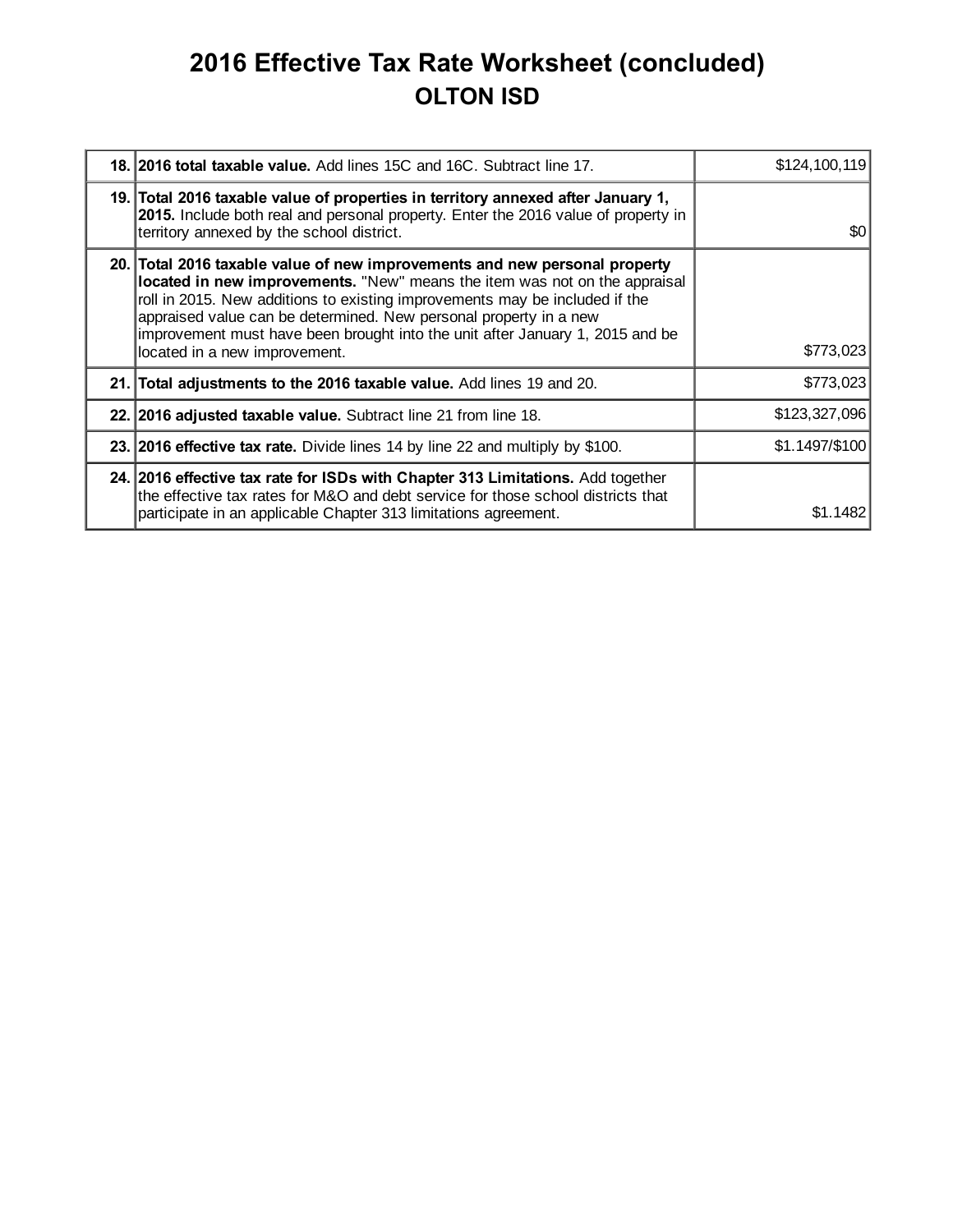# **2016 Rollback Tax Rate Worksheet**

#### **OLTON ISD**

|      | 25. Maintenance and operations (M&O) tax rate. Enter \$1.50 OR the 2005<br>adopted (M&O) rate if voters approved a rate higher than \$1.50.                                                                                                                                                                                                                                                                                                                                                                                                                                                                                                                                                                                                                                                                                                                                                                                                                                                                                                                      | \$1.500000/\$100 |
|------|------------------------------------------------------------------------------------------------------------------------------------------------------------------------------------------------------------------------------------------------------------------------------------------------------------------------------------------------------------------------------------------------------------------------------------------------------------------------------------------------------------------------------------------------------------------------------------------------------------------------------------------------------------------------------------------------------------------------------------------------------------------------------------------------------------------------------------------------------------------------------------------------------------------------------------------------------------------------------------------------------------------------------------------------------------------|------------------|
|      | 26. Multiply line 25 times .6667                                                                                                                                                                                                                                                                                                                                                                                                                                                                                                                                                                                                                                                                                                                                                                                                                                                                                                                                                                                                                                 | \$1.000050/\$100 |
| 27.  | 2016 rollback M&O rate.<br>Use the lesser of the M&O rate as calculated in Tax<br>\$1.040000<br>Code Section $26.08(n)(2)(A)$ and (B).                                                                                                                                                                                                                                                                                                                                                                                                                                                                                                                                                                                                                                                                                                                                                                                                                                                                                                                           | \$1.040000/\$100 |
| 28.  | Total 2016 debt to be paid with property tax revenue.<br>Debt means the interest and principal that will be paid on debts that:<br>(1) are paid by property taxes,<br>(2) are secured by property taxes,<br>(3) are scheduled for payment over a period longer than one year, and<br>(4) are not classified in the school district's budget as M&O expenses.<br>A: Debt includes contractual payments to other school<br>districts that have incurred debt on behalf of this school<br>district, if those debts meet the four conditions above.<br>Include only amounts that will be paid from property tax<br>revenue. Do not include appraisal district budget<br>payments.<br>\$124,200<br>B: If using unencumbered funds, subtract unencumbered<br>fund amount used from total debt.<br>$-\$0$<br>C: Subtract state aid received for paying principal and<br>interest on debt for facilities through the existing debt<br>allotment program and/or the instructional facilities<br>$-\$0$<br>allotment program.<br><b>D:</b> Total: Subtract B and C from A. | \$124,200        |
| 29.1 | Certified 2015 excess debt collections. Enter the amount certified by the<br>collector.                                                                                                                                                                                                                                                                                                                                                                                                                                                                                                                                                                                                                                                                                                                                                                                                                                                                                                                                                                          | \$0              |
|      | 30. Adjusted 2016 debt. Subtract line 29 from line 28D.                                                                                                                                                                                                                                                                                                                                                                                                                                                                                                                                                                                                                                                                                                                                                                                                                                                                                                                                                                                                          | \$124,200        |
|      | 31. Certified 2016 anticipated collection rate. Enter the rate certified by the<br>collector. If the rate is 100 percent or greater, enter 100 percent.                                                                                                                                                                                                                                                                                                                                                                                                                                                                                                                                                                                                                                                                                                                                                                                                                                                                                                          | 100.000000%      |
|      | 32. 2016 debt adjusted for collections. Divide line 30 by line 31.                                                                                                                                                                                                                                                                                                                                                                                                                                                                                                                                                                                                                                                                                                                                                                                                                                                                                                                                                                                               | \$124,200        |
|      | 33. 2016 total taxable value. Enter amount on line 18.                                                                                                                                                                                                                                                                                                                                                                                                                                                                                                                                                                                                                                                                                                                                                                                                                                                                                                                                                                                                           | \$124, 100, 119  |
|      | 34. 2016 debt tax rate. Divide line 32 by line 33 and multiply by \$100.                                                                                                                                                                                                                                                                                                                                                                                                                                                                                                                                                                                                                                                                                                                                                                                                                                                                                                                                                                                         | \$0.1000/\$100   |
|      | 35. 2016 rollback tax rate. Add lines 27 and 34.                                                                                                                                                                                                                                                                                                                                                                                                                                                                                                                                                                                                                                                                                                                                                                                                                                                                                                                                                                                                                 | \$1.1400/\$100   |